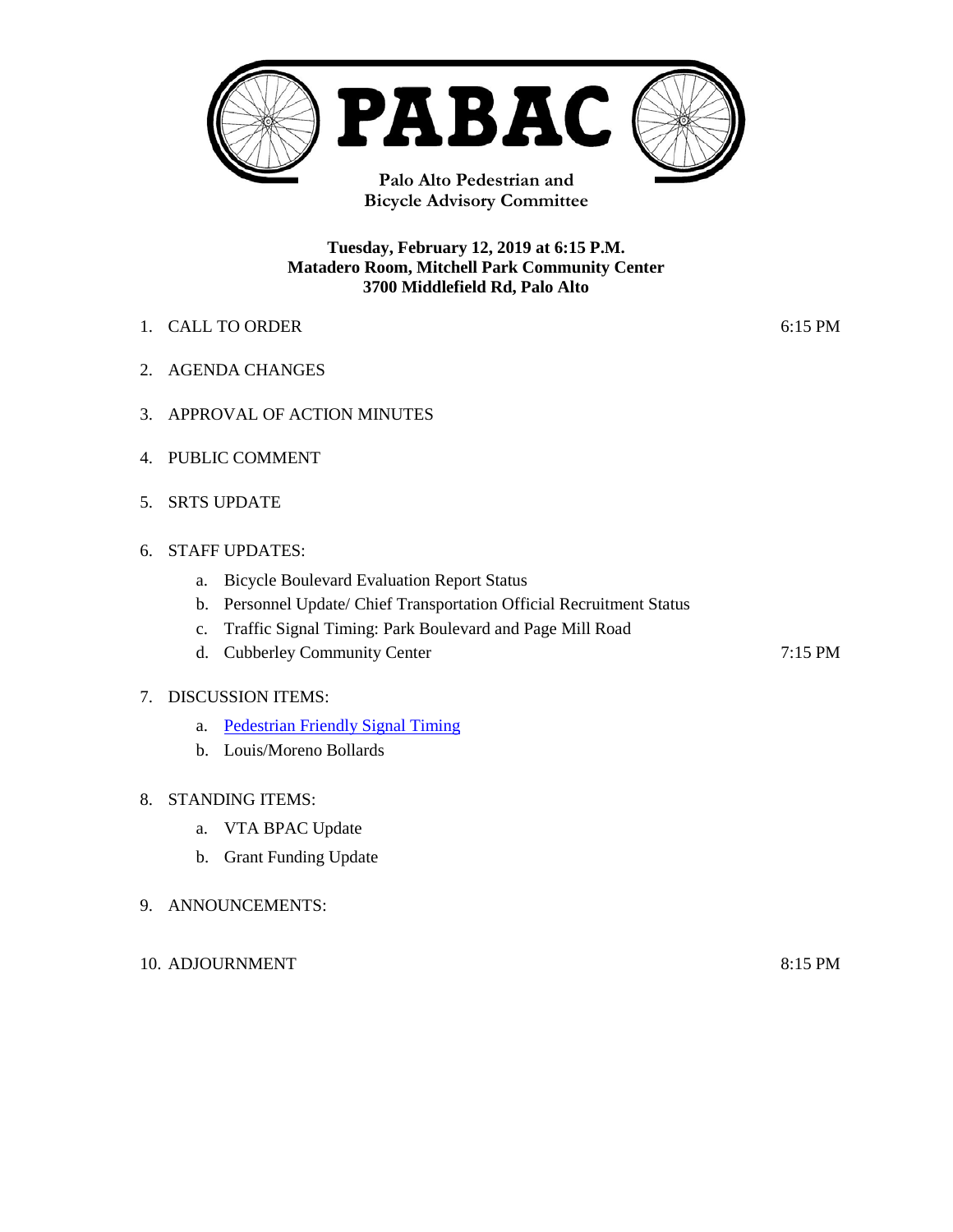| $\mathbf{1}$<br>$\boldsymbol{2}$ |                                                                                                                                                                                                 | <b>PABAC</b>                                                                                    |
|----------------------------------|-------------------------------------------------------------------------------------------------------------------------------------------------------------------------------------------------|-------------------------------------------------------------------------------------------------|
| $\overline{3}$<br>4              |                                                                                                                                                                                                 |                                                                                                 |
| 5                                | Palo Alto Pedestrian and<br><b>Bicycle Advisory Committee</b>                                                                                                                                   |                                                                                                 |
| 6                                |                                                                                                                                                                                                 |                                                                                                 |
| 7                                |                                                                                                                                                                                                 |                                                                                                 |
| $8\,$<br>9                       | <b>Tuesday, January 15, 2019</b><br>6:00 P.M.                                                                                                                                                   |                                                                                                 |
| 10                               |                                                                                                                                                                                                 |                                                                                                 |
| 11                               | MATADERO ROOM, MITCHELL PARK COMMUNITY CENTER                                                                                                                                                   |                                                                                                 |
| 12                               | 3700 Middlefield Rd, Palo Alto, CA                                                                                                                                                              |                                                                                                 |
| 13<br>14                         |                                                                                                                                                                                                 |                                                                                                 |
| 15                               | <b>Members Present:</b>                                                                                                                                                                         | Eric Nordman (Chair), Ken Joye (Vice Chair), Bill Courington, Cedric de                         |
| 16                               |                                                                                                                                                                                                 | la Beaujardiere, Paul Goldstein, Art Liberman, Robert Neff, Rob Robinson,                       |
| 17                               |                                                                                                                                                                                                 | Steve Rock, Jane Rosten, Bill Zauman                                                            |
| 18                               |                                                                                                                                                                                                 |                                                                                                 |
| 19<br>20                         | <b>Members Absent:</b>                                                                                                                                                                          | Bruce Arthur, Ann Crichton, Kathy Durham, Richard Swent                                         |
| 21                               | <b>Staff Present:</b>                                                                                                                                                                           | Rosie Mesterhazy, Jarrett Mullen                                                                |
| 22                               |                                                                                                                                                                                                 |                                                                                                 |
| 23                               | Guest:                                                                                                                                                                                          | Alan Wachtel, Owen Longstreth, John Cordes, David Coale                                         |
| 24<br>25                         | CALL TO ORDER at 6:09 p.m.<br>1.                                                                                                                                                                |                                                                                                 |
| 26                               | <b>AGENDA CHANGES</b><br>2.                                                                                                                                                                     |                                                                                                 |
| 27                               | Chair Nordman added a student's perspective of bicycling to Item Number 7.                                                                                                                      |                                                                                                 |
| 28                               | <b>APPROVAL OF ACTION MINUTES</b><br>3.                                                                                                                                                         |                                                                                                 |
| 29                               | <b>MOTION</b>                                                                                                                                                                                   |                                                                                                 |
| 30<br>31                         | Motion by Vice Chair Joye, seconded by Mr. Robinson, to approve the minutes of November 6,<br>2018, as presented. Motion passed unanimously.                                                    |                                                                                                 |
| 32                               | <b>PUBLIC COMMENT</b><br>4.                                                                                                                                                                     |                                                                                                 |
| 33                               | None                                                                                                                                                                                            |                                                                                                 |
| 34                               | 5.<br><b>SRTS UPDATE</b>                                                                                                                                                                        |                                                                                                 |
| 35                               |                                                                                                                                                                                                 | Ms. Mesterhazy reported a 1-percent increase in biking and use of alternative transportation by |
| 36                               | elementary, middle, and high school students. 82 percent of elementary school teachers, 69                                                                                                      |                                                                                                 |
| 37                               | percent of middle school teachers, and 30 percent of high school teachers provide transportation                                                                                                |                                                                                                 |
| 38<br>39                         | data. Staff is working with PAUSD to encourage teachers to report data. In order to eliminate<br>concerns about stigmatizing students, staff has implemented a new method to collect the number |                                                                                                 |
|                                  |                                                                                                                                                                                                 | Page 1                                                                                          |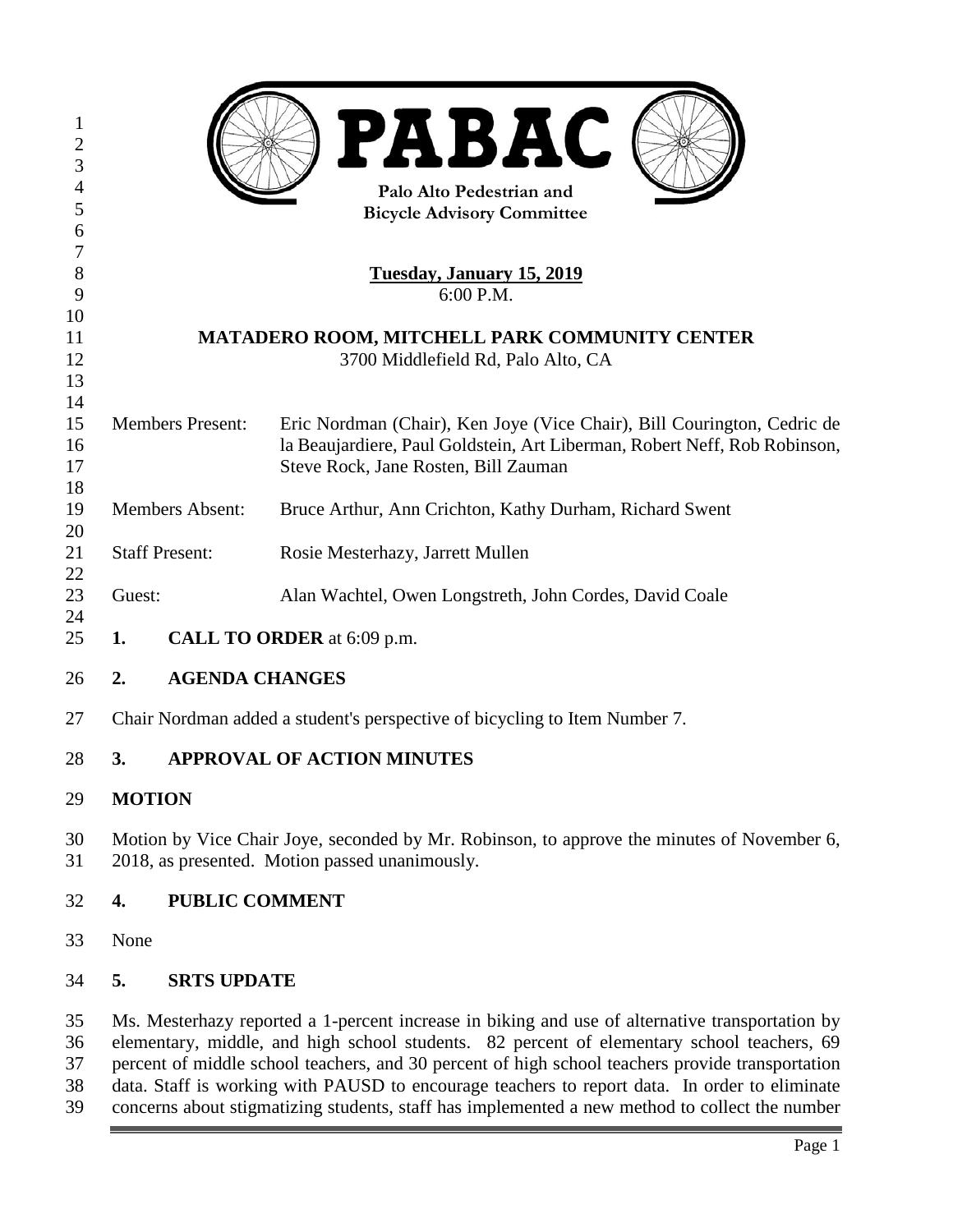of students who ride the yellow school bus, and the new method is obtaining accurate data. Staff

- wants to include the use of e-bikes, e-scooters, and bikeshare programs in the data collected. Staff
- is working with Greene Middle School staff to develop an East Palo Alto Walk and Roll Map.
- The City has purchased 200 rechargeable bike lights and 200 bike helmets to distribute to elementary, middle, and high school students. Many PTAs have purchased bike fix-it stations for
- schools. In its next two meetings, the City/School Traffic Safety Committee will discuss
- Connecting Palo Alto and the five-year plan. The PTA adopted a resolution requesting the County
- solicit funding for Safe Routes to School from Stanford University when negotiating the Stanford
- University General Use Permit (GUP).

 In response to Vice Chair Joye's and Mr. Neff's queries, Ms. Mesterhazy advised that staff segregates transportation data by neighborhood schools and choice schools and does not include data for Greendell or Preschool Family. The use of scooters and skateboards is included in the

walking category for data.

 Chair Nordman noted the East Palo Alto bridge over Highway 101 at Newell should be complete in June and should offer more attractive travel options for students in East Palo Alto.

# **6. STAFF UPDATES:**

# **a. Bicycle Boulevard Evaluation Study**

Mr. Mullen advised that the first round of data collection was completed in the fall of 2018, and a

 second round is scheduled for the spring of 2019. A Council discussion of the data and bicycle boulevard improvements is tentatively scheduled for late spring.

 In answer to Chair Nordman's question, Mr. Mullen explained that the consultant conducted two vehicle counts, which will provide motor vehicle speeds, and turning movement counts at intersections.

# **b. Personnel Update**

 Mr. Mullen indicated the job description for Chief Transportation Official may be revised to elevate the position to the level of a director. No date has been set to open recruitment for the position.

 In reply to inquiries, Mr. Mullen clarified that the City Manager's Office is reviewing the internal structure of the City and the role of the Office of Transportation. With the position vacant, projects are not moving as quickly.

# **c. U.S. Highway 101 Overcrossing**

 Mr. Mullen recalled that the signing ceremony for the U.S. Highway 101/Adobe Creek overcrossing was held on December 17. With Caltrans' final approval expected at any time, staff anticipates awarding a construction contract in the spring of 2019 and the completion of construction in the fall of 2020. The undercrossing will be closed during construction.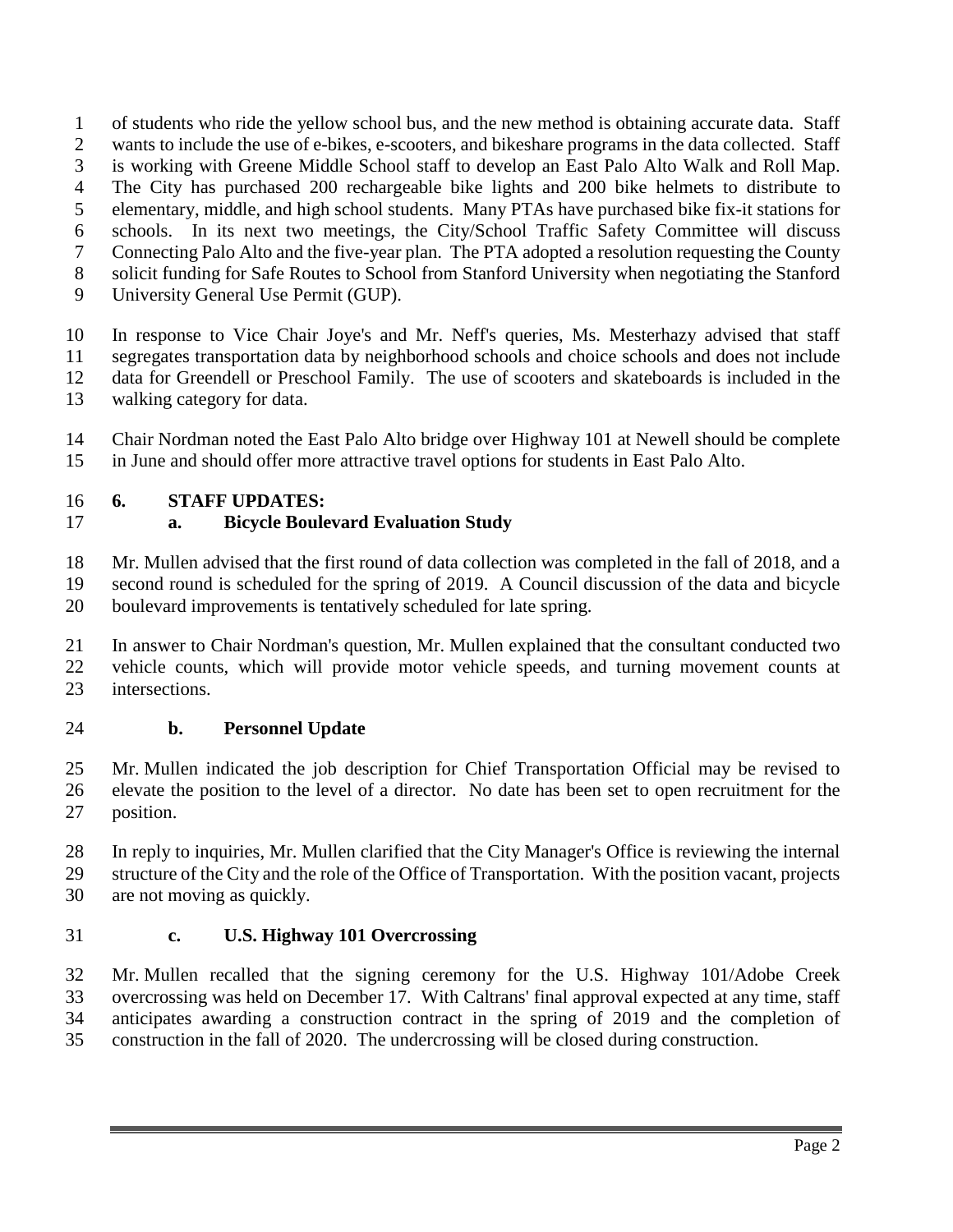# **d. San Francisquito Creek Bay Trail Crossing Reopened**

 Mr. Mullen noted the Friendship Bridge has reopened, and the connection to the Bay Trail has been restored. He requested reports of any items amiss along the trail.

## **e. Charleston-San Antonio Safety Improvement Project**

 Mr. Mullen reported the project is progressing. A community meeting was held in September 2018, and additional collection of traffic data occurred toward the end of the year. A meeting with businesses near the intersection will be scheduled, and subsequently a revised concept will be presented to PABAC and the Council.

 In answer to questions, Mr. Mullen advised that improvements for the intersection of Fabian and Charleston are part of the Charleston-Arastradero Corridor project.

### **f. North Ventura Coordinated Area Plan Announcement**

 Mr. Mullen depicted the North Ventura Coordinated Area Plan as a mini comprehensive plan focused on the North Ventura area. The coordinated area plan will include development standards, urban design guidelines, and connectivity standards for mixed-use development in the North Ventura area. Stakeholder meetings are scheduled in January; a working group meeting is scheduled for January 16; and a community workshop is scheduled for February 5. PABAC members may find transportation data presented in working group meeting number two interesting.

 Mr. Robinson noted the PABAC meeting and the community workshop on February 5 are scheduled concurrently. Perhaps the PABAC meeting can be rescheduled so that members may

attend the community workshop.

### **MOTION**

22 Motion by Mr. Robinson, seconded by Ms. Rosten, to reschedule PABAC's February 5 meeting to February 12. Motion passed 8-0.

### **g. Connecting Palo Alto: Rail Grade Separation Planning**

 Mr. Mullen will schedule a future discussion of Connecting Palo Alto with PABAC and consultants. On January 22, the Council may remove the Loma Verde bicycle crossing and all Palo Alto Avenue options from further study in the Connecting Palo Alto program. The Palo Alto Avenue options may be studied as part of a coordinated area plan. The community advisory panel will meet on February 13 and March 13. On March 27, a community meeting will review the Churchill Avenue crossing and a Citywide tunnel. The study looks at the entire Rail Corridor and ways to improve connectivity across the corridor. The goal is to identify a preferred solution from a planning perspective during the spring. Trench, viaduct, and hybrid solutions are currently under study for Meadow and Charleston. The only option under study for the Churchill crossing is closure to motor traffic with construction of a bicycle/pedestrian undercrossing. Closure and hybrid solutions are under study for Palo Alto Avenue. Staff recommends a study of the Loma Verde bicycle crossing be conducted independent of Connecting Palo Alto. The Bike Plan envisions a bicycle/pedestrian crossing in the vicinity of Seale Avenue and Peers Park that would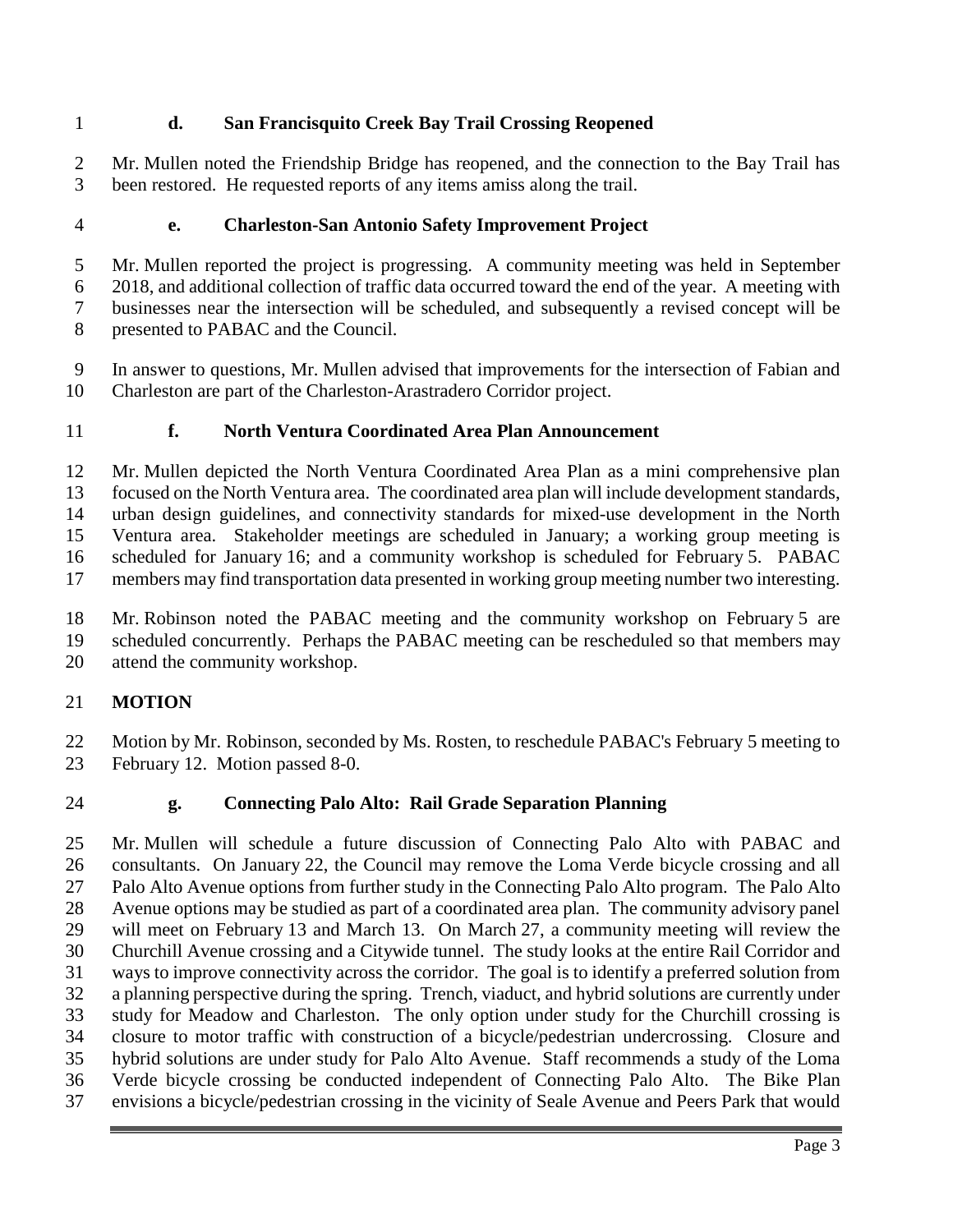- connect with a future Seale Avenue bicycle boulevard to Stanford Avenue. PABAC members
- should consider whether both Seale and Churchill connections are needed and which of the two is
- acceptable and whether a tunnel should cross underneath both Alma Street and the Caltrain tracks
- or the Caltrain tracks only.
- Mr. Robinson remarked that construction detours and disruptions would provide a great
- opportunity to build a pedestrian tunnel prior to the grade separation so that people can develop
- new habits of moving across town.
- Mr. Longstreth suggested pedestrian tunnels should be wider and have separate lanes for bicycles and pedestrians.
- In reply to Mr. Coale's question, Vice Chair Joye reported a crossing of Loma Verde was originally
- considered as a part of the North Ventura Coordinated Area Plan, but it has since been removed.

## **MOTION**

- Mr. Robinson moved, seconded by Vice Chair Joye, that PABAC adopt the position that a Loma
- Verde bicycle crossing of the Caltrain tracks and Alma Street should be a component of
- Connecting Palo Alto.
- Mr. Neff opposed the motion because a crossing can be constructed independent of Connecting
- Palo Alto and including a crossing does not benefit the Connecting Palo Alto program. If PABAC
- wants a bicycle crossing, it needs to develop community support for it. Mr. Goldstein concurred.
- Connecting Palo Alto is extremely complicated.
- Mr. de la Beaujardiere clarified that the hybrid option for Palo Alto Avenue includes a viaduct. If
- the Churchill Avenue crossing is closed to vehicles, then it should be fenced to prevent pedestrian
- access to the tracks. If a bicycle crossing at Matadero is included in Connecting Palo Alto, it could
- be wrapped into funding issues. If a bicycle crossing is included in Connecting Palo Alto and if
- the City selects a trench or tunnel option, the City probably will not have funding for
- bicycle/pedestrian improvements for a long time.

# **MOTION FAILED** 4-6

- Mr. de la Beaujardiere commented that a bicycle/pedestrian crossing should be constructed closer
- to Palo Alto High School than Seale Avenue if the Churchill crossing is closed to vehicle traffic
- because students may be the primary users of the crossing. Graphics and videos for rail options
- are available at pagradesep.com.
- Vice Chair Joye suggested PABAC review the Rail Corridor as a whole to determine the logical locations for bicycle/pedestrian connections.
- Mr. Neff remarked that a new crossing at Seale Avenue would comply with modern standards and could alleviate some pressure on the California Avenue crossing.
- Chair Nordman believed only one crossing should be located in the vicinity of Seale and Churchill because of the cost of construction.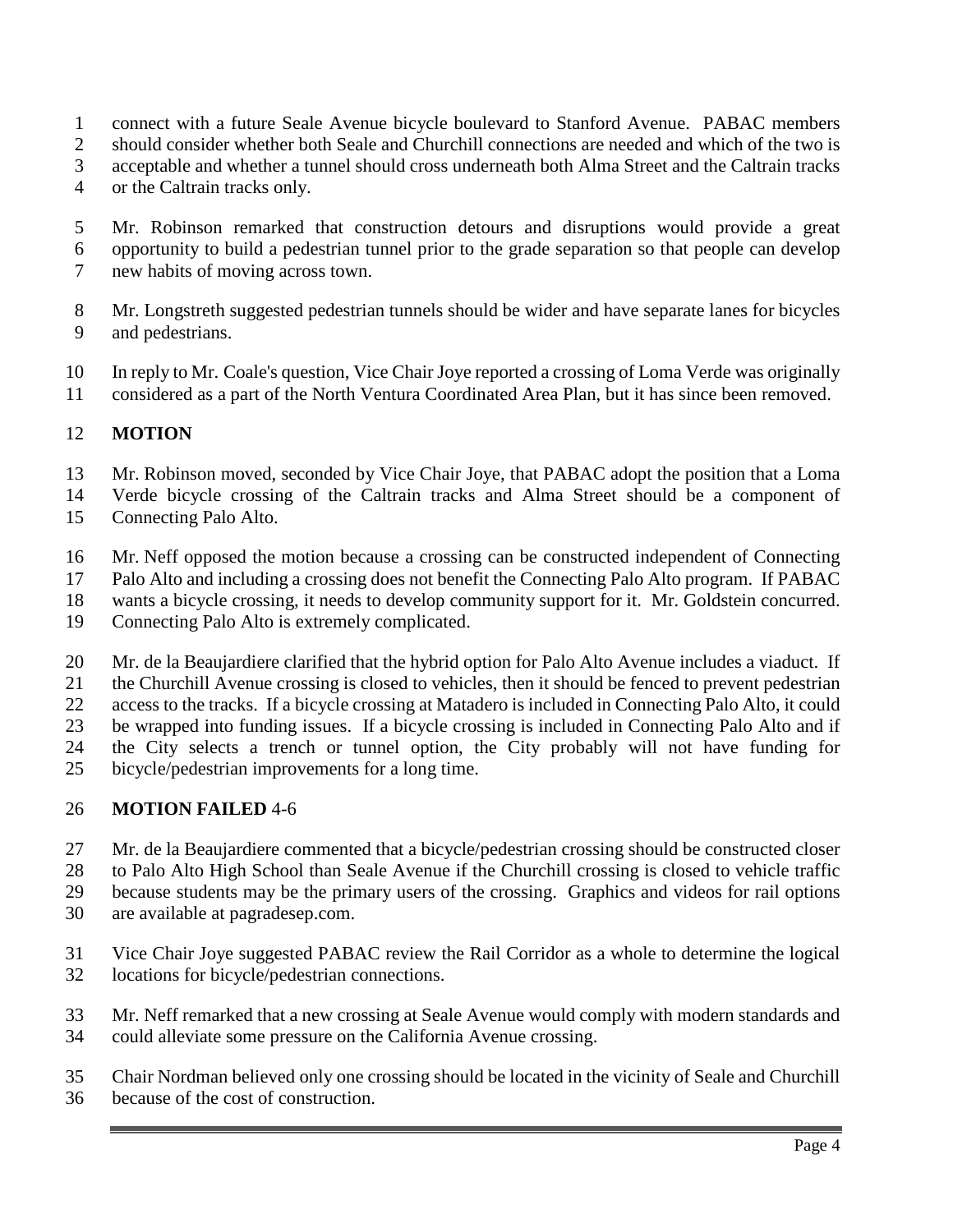### **7. DISCUSSION ITEMS:**

## **a. Chair/Vice Chair Voting**

Mr. Goldstein nominated Mr. Nordman for the office of Chair.

 Mr. ?? nominated Vice Chair Joye for the office of Chair. Vice Chair Joye declined the nomination.

- Mr. Goldstein moved, seconded by Mr. Robinson, to close nominations.
- The nomination of Mr. Nordman for the office of Chair was approved unanimously.
- Chair Nordman nominated Vice Chair Joye for the office of Vice Chair.
- Mr. Robinson moved, seconded by Mr. Goldstein, to close nominations.
- The nomination of Vice Chair Joye for the office of Vice Chair was approved unanimously.

### **b. Middlefield Road/North California Avenue**

 Mr. Mullen welcomed comments and suggestions regarding the cycle track on Middlefield between the two offset legs of North California Avenue.

 In response to questions, Mr. Mullen related that the intent of the project is to connect the bike parking cage on California Avenue at Newell with the cycle track and to complete the gap in the bike network. Staff modified the south end of the cycle track to allow entry. The green box at the traffic light will detect a bicyclist. At the north end of the cycle track, bicyclists can exit the cycle track rather than turn right onto North California. Bicyclists exiting the cycle track to continue north on Middlefield do not have the right-of-way. A street sweeper can access the cycle track to sweep leaves.

 Chair Nordman noted the bulk of traffic on Middlefield is bicyclists traveling to the traffic light. The entrance to the cycle track has been improved. A through bicyclist traveling north on Middlefield should probably take the traffic lane rather than the cycle track. People riding along Middlefield are typically more experienced and faster bicyclists. Share the road signs are located on both northbound and southbound Middlefield, but the sharrows have been removed.

 Bill remarked that bicyclists traveling north on Middlefield do not have a warning that the cycle track takes them completely off the road. Signage and sharrows at the south entrance to the cycle track would help the situation. Vice Chair Joye suggested installing wayfinding signage at the cycle track entrance to direct through bicyclists to take the lane and bicyclists to North California to take the cycle track. Mr. Goldstein added that the cycle track should be marked as a right-turn only lane for bicyclists. Ms. Mesterhazy cautioned that signage and markings should be clear as to use of the cycle track so that students and inexperienced bicyclists are not confused. Many Greene Middle School students utilize the cycle track to reach school. Vice Chair Joye suggested staff provide the routes of students traveling to Greene so that PABAC can make an informed recommendation.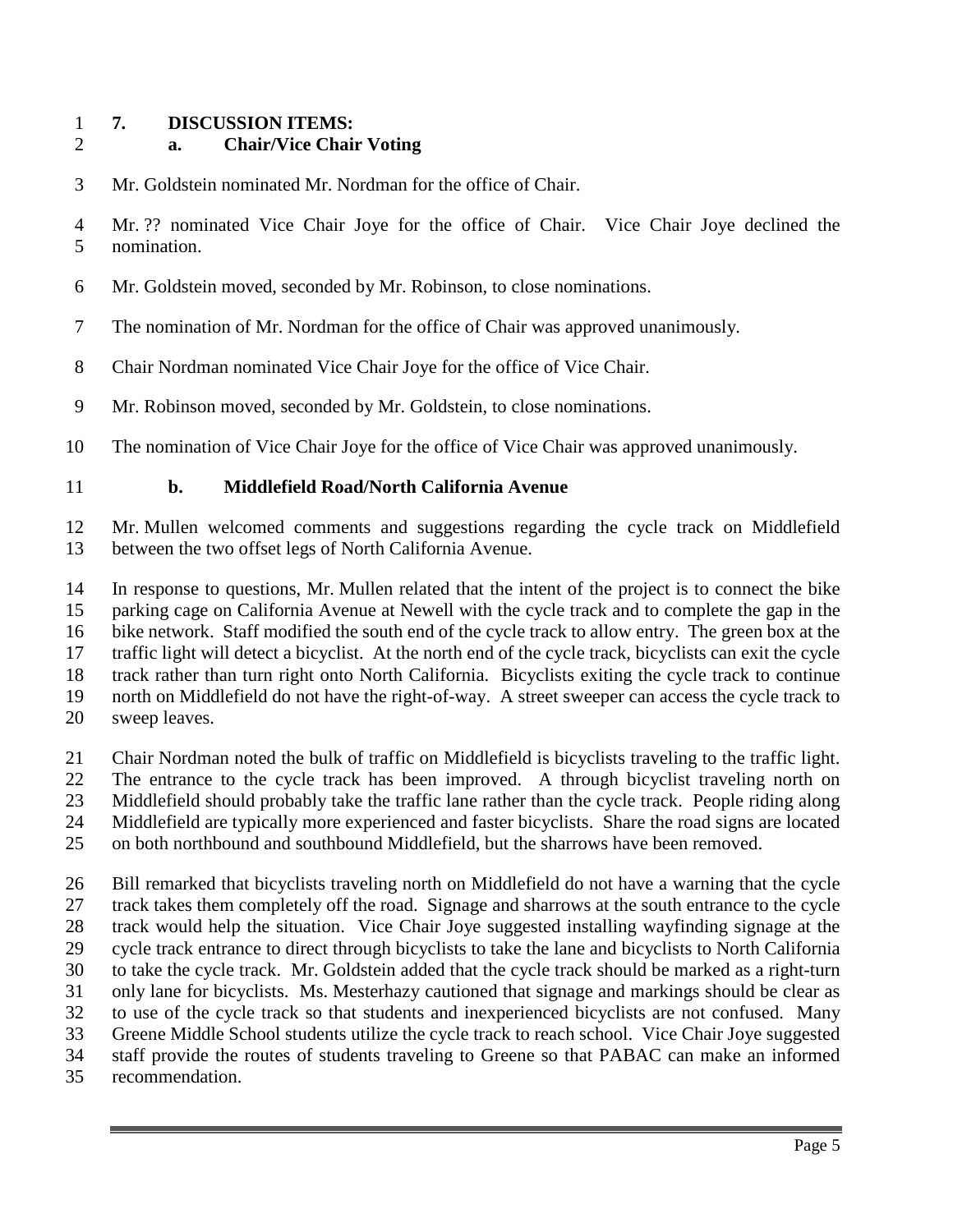- Mr. Wachtel stated the facility creates a geometric conflict for northbound bicyclists, and the geometry is showing up in other locations. The intent seems to be to direct bicyclists onto the sidewalk on the right side of right-turning traffic. Mr. Wachtel also commented regarding the proposal for a cycle track on El Camino and the use of the term protected bike lane in the November 2018 minutes.
- Mr. Neff appreciated staff explaining the need for through bicyclists to yield when exiting the cycle track rather than making the turn onto North California. He preferred to take the bike lane
- rather than the traffic lane when traveling Middlefield Road.
- In reply to Mr. Longstreth's question, Ms. Mesterhazy advised that staff uses the 6-E approach to
- correct bicyclists' behavior. Compliance with rules of the road and regulations grows each year.
- Mr. Goldstein related that the Bike Plan opens a Pandora's box of things that could be useful in
- some situations but almost always lead to geometric conflicts. Staff and PABAC have to balance
- conflicting issues. Geometric conflicts are serious. Through bicyclists should be warned that the
- bike path leads to a right turn.
- Mr. Cordes suggested a median would help students stay in the correct lane and ride in single file.
- Signage at the beginning of the cycle track would be helpful. Chair Nordman indicated a street

sweeper cannot clean the cycle track with a median. Also, a median would collect trash and

- prevent bicyclists from passing other bicyclists.
- Mr. de la Beaujardiere recommended installation of signage that indicates bicyclists are allowed the full use of the traffic lane if staff installs signage directing through bicyclists to take the lane,
- In answer to Mr. Robinson's query, Ms. Mesterhazy indicated staff teaches students correct behavior, safety regulations, and proper use of new bicycle infrastructure around town.

 Mr. Mullen understood PABAC felt use of the cycle track for through bicyclists is confusing. Staff will prepare and present some concepts for PABAC review.

# **MOTION**

 Mr. Goldstein moved, seconded by Mr. Robinson, that PABAC request staff to examine the current geometric conflicts for northbound bicyclists on Middlefield Road and return with suggestions to mitigate the conflicts. Motion carried 10-0 with one abstaining

### **c. Multi-City Meeting with Mountain View B/PAC**

 Mr. Mullen advised that staff from the City of Mountain View inquired regarding PABAC's interest in meeting with the Mountain View Bicycle/Pedestrian Advisory Committee and topics of interest.

- PABAC members expressed interest in meeting with the Mountain View B/PAC and suggested topics of the area around San Antonio, data regarding pedestrians and bicyclists crossing Mountain
- View's borders, connectivity between Palo Alto and Mountain View, and the connection from the
- Bryant Street extension.